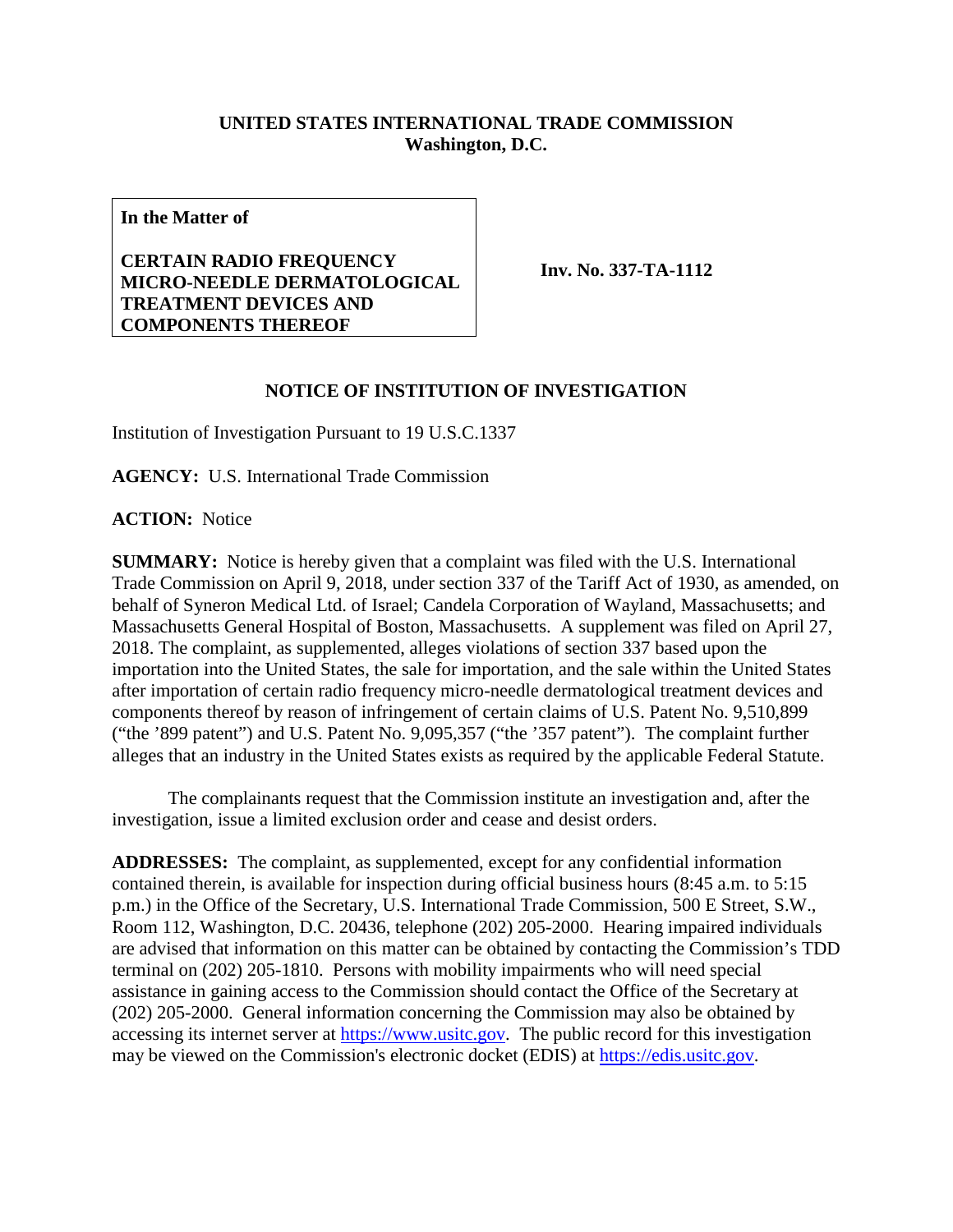**FOR FURTHER INFORMATION CONTACT:** Katherine Hiner, Office of the Secretary, Docket Services Division, U.S. International Trade Commission, telephone (202) 205-1802.

## **SUPPLEMENTARY INFORMATION:**

**AUTHORITY:** The authority for institution of this investigation is contained in section 337 of the Tariff Act of 1930, as amended, 19 U.S.C. 1337 and in section 210.10 of the Commission's Rules of Practice and Procedure, 19 C.F.R. 210.10 (2017).

**SCOPE OF INVESTIGATION:** Having considered the complaint, the U.S. International Trade Commission, on May 9, 2018, **ORDERED THAT** –

(1) Pursuant to subsection (b) of section 337 of the Tariff Act of 1930, as amended, an investigation be instituted to determine whether there is a violation of subsection  $(a)(1)(B)$  of section 337 in the importation into the United States, the sale for importation, or the sale within the United States after importation of certain radio frequency micro-needle dermatological treatment devices and components thereof by reason of infringement of one or more of claims 1, 2, 4, 9-11, 15, 20, and 21 of the '899 patent and claims 1, 2, 4, 9-12, 17, and 18 of the '357 patent, and whether an industry in the United States exists as required by subsection (a)(2) of section 337;

(2) For the purpose of the investigation so instituted, the following are hereby named as parties upon which this notice of investigation shall be served:

(a) The complainants are:

Syneron Medical Ltd. Tavor Building Industrial Zone Yokneam lllit, 20692 Israel

Candela Corporation 530 Boston Post Road Wayland, MA 01778

General Hospital Corporation d/b/a Massachusetts General Hospital 55 Fruit Street Boston, MA 02114

(b) The respondents are the following entities alleged to be in violation of section 337, and are the parties upon which the complaint is to be served: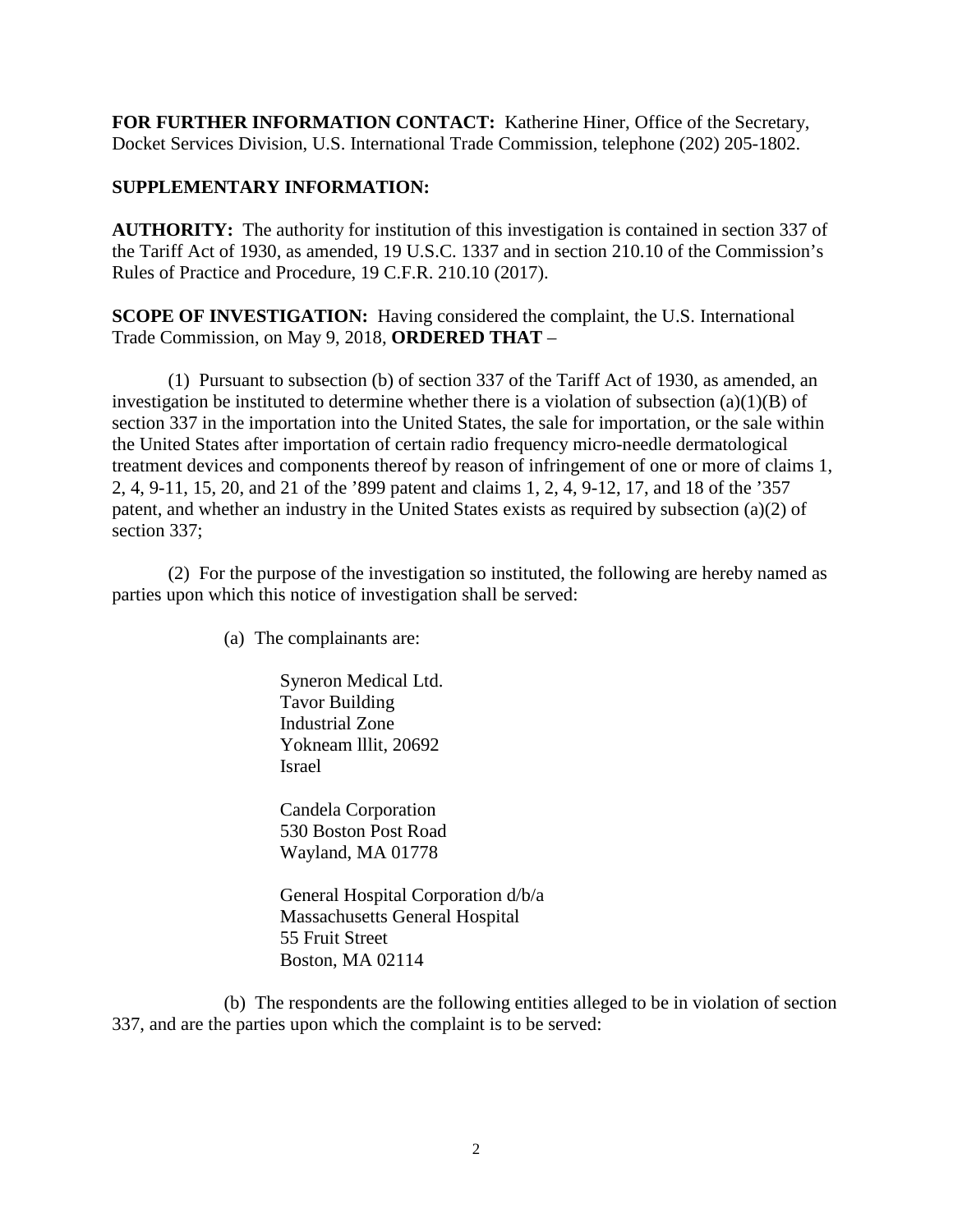Invasix, Inc. 21084 Bake Parkway, Suite 106 Lake Forest, CA 92618

Invasix, Ltd. Apolo Building Shaar Yokneam Yokneam, 20692 Israel

Inmode Md, Ltd. 20996 Bake Parkway, Suite 106 Lake Forest, CA 92630

Ilooda Co., Ltd. 37-1 Imok-dong Imok-dong Jangan-gu Suwon-si Gyeonggi-do Republic of Korea

Cutera, Inc. 3240 Bayshore Boulevard Brisbane, CA 94005

Emvera Technologies, LLC 641 10th Street Cedartown, GA 30125

Rohrer Aesthetics, LLC 105 Citation Court Homewood, AL 35209

Lutronic, Corp. Lutronic Center 219 Sowon-ro Deogyang-gu Goyang-si Geonggi-do Republic of Korea

Lutronic, Inc. 19 Fortune Drive, Billerica, MA 01821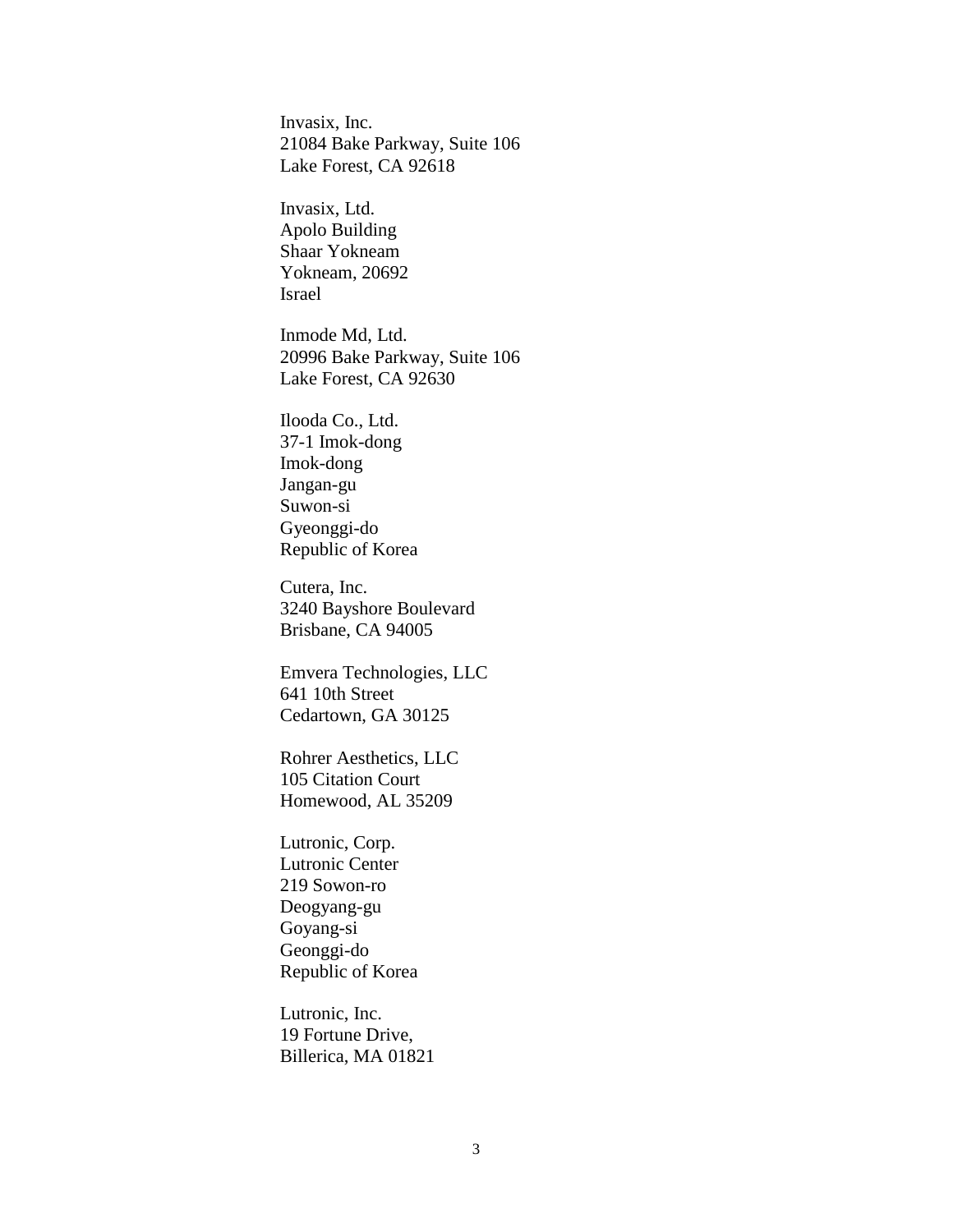Endymed Medical Inc. 790 Madison Avenue Suite 402 New York, NY 10065

Endymed Medical Ltd. 12 Leshem Street North Industrial Park Caesarea, 30889 Israel

Sung Hwan E&B Co., Ltd. d/b/a SHEnB Co., Ltd. 148 Seongsui-Ro Soengdong-Gu Seoul 04796 Republic of Korea

Aesthetics Biomedical, Inc. 4602 N. 16th Street Suite 300 Phoenix, AZ 85016

Cartessa Aesthetics 210 Peoples Way Hockessin, DE 19707-1904

Jeisys Medical, Inc. 307 Daeryung Techno Town 8th Gamasan-ro 96, Geumcheon-Gu, Seoul 153-775 Republic of Korea

Perigee Medical LLC 2227 N Macarthur Dr. Tracy, CA 95376-2830

Lumenis Ltd. Yokneam Industrial Park Hakidma 6 Yokneam 2069204 Israel

Pollogen Ltd. 6 Kaufman Yehezkel Tel Aviv-Jaffa, 6801298 Israel